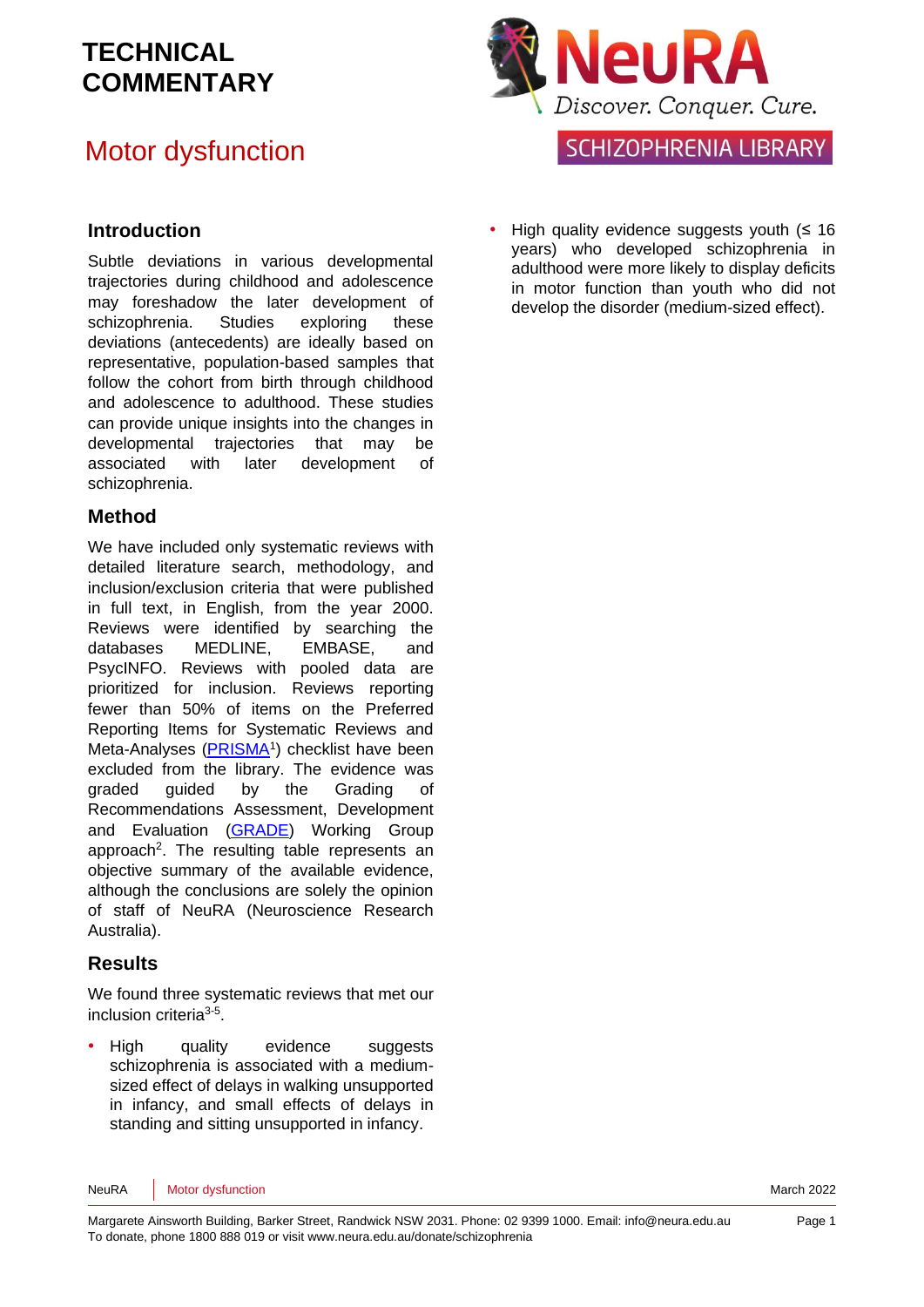

## Motor dysfunction



### SCHIZOPHRENIA LIBRARY

*Dickson H, Laurens KR, Cullen AE, Hodgins S*

**Meta-analyses of cognitive and motor function in youth aged 16 years and younger who subsequently develop schizophrenia**

**Psychological Medicine 2012; 42(4): 743-755**

[View review abstract online](http://www.ncbi.nlm.nih.gov/pubmed/21896236?dopt=Abstract) 

| Comparison                 | Prospective or record linkage assessment of motor function in<br>childhood and adolescence and the later development of<br>schizophrenia.                                                                                                          |
|----------------------------|----------------------------------------------------------------------------------------------------------------------------------------------------------------------------------------------------------------------------------------------------|
| <b>Summary of evidence</b> | High quality evidence (large sample, consistent, precise, direct)<br>suggests youth (≤ 16 years) who later develop schizophrenia in<br>adulthood may display significant deficits in motor function<br>than youth who do not develop the disorder. |

#### **Motor functioning**

*Youth aged ≤ 16 years who subsequently developed a schizophrenia spectrum disorder displayed significant deficits in motor function compared to youth who did not develop the disorder (mediumsized effect);*

4 studies, N = 7,358, *d* = 0.56, 95%CI = 0.38 to 0.74, *p* < 0.001, Q = 1.87, *p* < 0.60, I<sup>2</sup> = 0%

| Consistency in results <sup>‡</sup> | Consistent |
|-------------------------------------|------------|
| <b>Precision in results</b> §       | Precise    |
| Directness of results               | Direct     |

*Filatova S, Koivumaa-Honkanen H, Hirvonen N, Freeman A, Ivandic I, Hurtig T, Khandaker GM, Jones PB, Moilanen K, Miettunen J*

**Early motor developmental milestones and schizophrenia: A systematic review and meta-analysis** 

**Schizophrenia Research 2017; 188: 13-20**

[View review abstract online](https://www.ncbi.nlm.nih.gov/pubmed/28131598)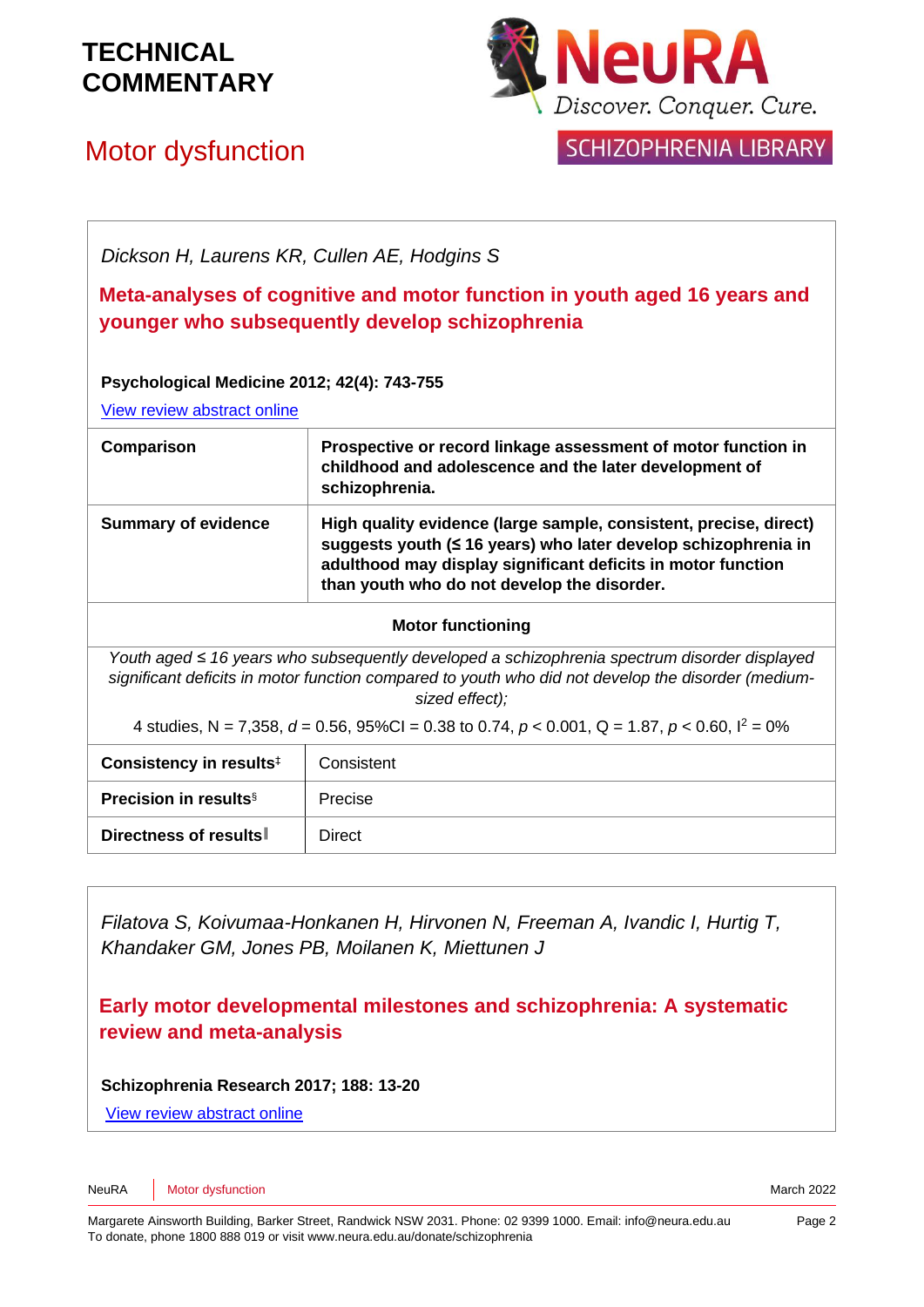



| Comparison                                                                                                                              | Motor milestones in childhood and the later development of<br>schizophrenia.                                                                                                                                                                                                                                                |  |
|-----------------------------------------------------------------------------------------------------------------------------------------|-----------------------------------------------------------------------------------------------------------------------------------------------------------------------------------------------------------------------------------------------------------------------------------------------------------------------------|--|
| <b>Summary of evidence</b>                                                                                                              | High quality evidence (large samples, consistent, precise,<br>direct) suggests schizophrenia is associated with a medium-<br>sized effect of delays in walking unsupported, and small effects<br>of delays in standing and sitting unsupported in infancy. There<br>were no effects of holding head up or grabbing objects. |  |
| <b>Motor functioning</b>                                                                                                                |                                                                                                                                                                                                                                                                                                                             |  |
| Significant, medium-sized effect of increased risk of schizophrenia in adulthood with delayed<br>walking unsupported in infancy;        |                                                                                                                                                                                                                                                                                                                             |  |
| Walking unsupported: 5 cohort studies, N = 17,882, $g = 0.46$ , 95%Cl 0.27 to 0.64, $p < 0.001$ , $l^2 =$<br>53.4%, $p = 0.072$         |                                                                                                                                                                                                                                                                                                                             |  |
| Significant, small effects of increased risk of schizophrenia in adulthood with delayed standing and<br>sitting unsupported in infancy; |                                                                                                                                                                                                                                                                                                                             |  |
| Standing unsupported: 4 cohort studies, N = 17,658, $g = 0.28$ , 95%Cl 0.16 to 0.40, $p < 0.001$ , $l^2 =$<br>0%, $p = 0.548$           |                                                                                                                                                                                                                                                                                                                             |  |
| Sitting unsupported: 4 cohort studies, N = 19,810, $g = 0.18$ , 95%Cl 0.05 to 0.31, $p = 0.007$ , $l^2 = 0\%$ ,<br>$p = 0.254$          |                                                                                                                                                                                                                                                                                                                             |  |
| There were no significant relationships between schizophrenia and holding head up and grabbing<br>objects in infancy;                   |                                                                                                                                                                                                                                                                                                                             |  |
| Holding head up: 3 cohort studies, N = 14,279, $g = 0.10$ , 95%Cl -0.08 to 0.15, $p = 0.09$ , $l^2 = 0$ %, $p =$<br>0.495               |                                                                                                                                                                                                                                                                                                                             |  |
| Grabbing object: 3 cohort studies, N = 14,233, $g = 0.04$ , 95%Cl -0.08 to 0.15, $p = 0.55$ , $l^2 = 0$ %, $p =$<br>0.422               |                                                                                                                                                                                                                                                                                                                             |  |
| Authors report no evidence of publication bias.                                                                                         |                                                                                                                                                                                                                                                                                                                             |  |
| <b>Consistency in results</b>                                                                                                           | Consistent                                                                                                                                                                                                                                                                                                                  |  |
| <b>Precision in results</b>                                                                                                             | Precise                                                                                                                                                                                                                                                                                                                     |  |
| <b>Directness of results</b>                                                                                                            | <b>Direct</b>                                                                                                                                                                                                                                                                                                               |  |

*Welham J, Isohanni M, Jones P, McGrath J*

**The Antecedents of Schizophrenia: A Review of Birth Cohort Studies**

NeuRA Motor dysfunction March 2022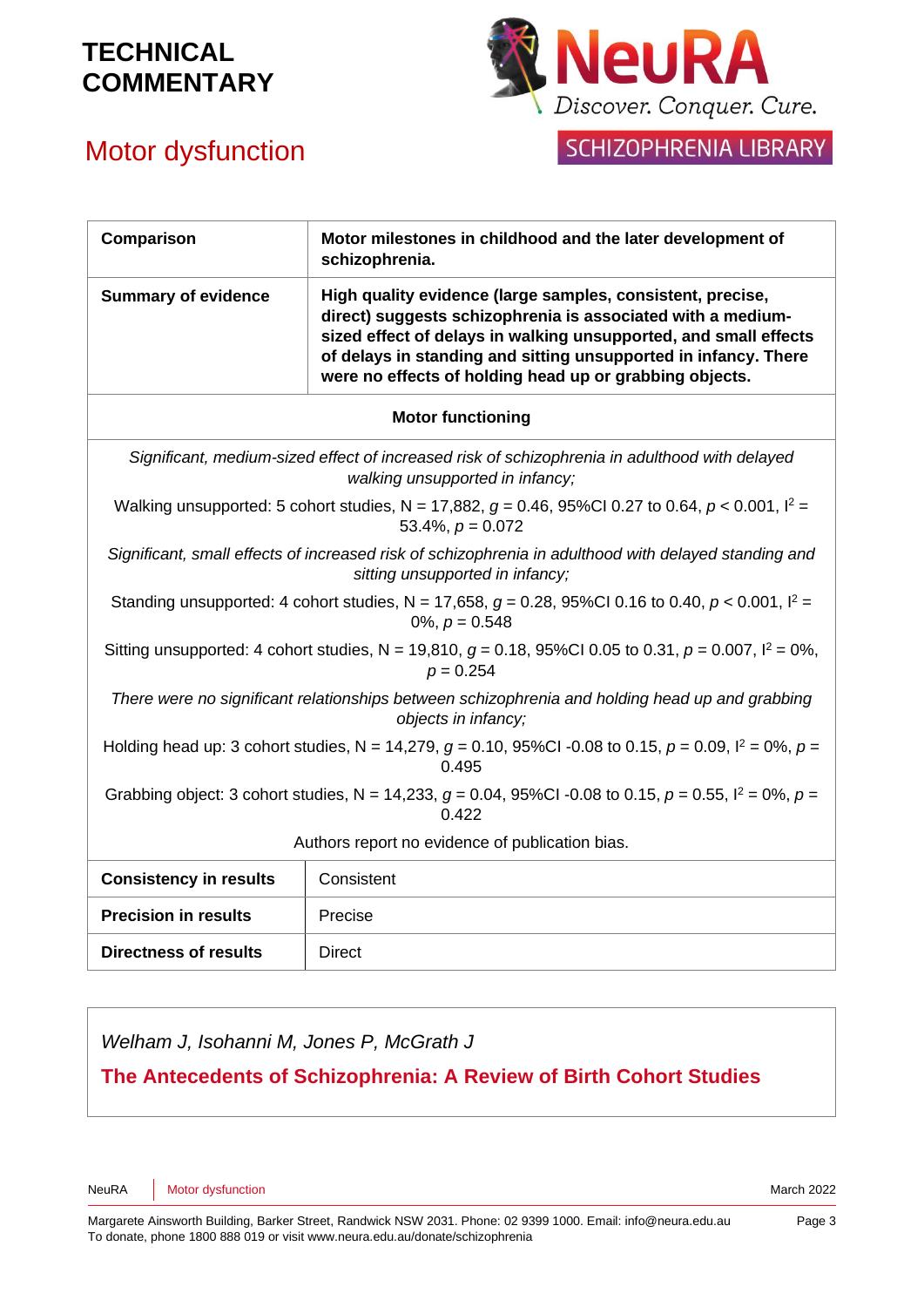# Motor dysfunction



### SCHIZOPHRENIA LIBRARY

| Schizophrenia Bulletin 2009; 35(3): 603-623                                                                                                                                                                                                                                                                                                                                                                                                                                                                                                                                               |                                                                                                                                                                                                         |  |
|-------------------------------------------------------------------------------------------------------------------------------------------------------------------------------------------------------------------------------------------------------------------------------------------------------------------------------------------------------------------------------------------------------------------------------------------------------------------------------------------------------------------------------------------------------------------------------------------|---------------------------------------------------------------------------------------------------------------------------------------------------------------------------------------------------------|--|
| View review abstract online                                                                                                                                                                                                                                                                                                                                                                                                                                                                                                                                                               |                                                                                                                                                                                                         |  |
| Comparison                                                                                                                                                                                                                                                                                                                                                                                                                                                                                                                                                                                | Prospective assessment of motor dysfunction in childhood and<br>adolescence and the later development of schizophrenia.                                                                                 |  |
| <b>Summary of evidence</b>                                                                                                                                                                                                                                                                                                                                                                                                                                                                                                                                                                | Moderate to high quality evidence (large samples, appears<br>consistent, unable to assess precision, direct) suggests<br>schizophrenia is associated with a range of motor dysfunction<br>in childhood. |  |
| <b>Motor functioning</b>                                                                                                                                                                                                                                                                                                                                                                                                                                                                                                                                                                  |                                                                                                                                                                                                         |  |
| 5 birth cohorts ( $N = 36,837$ )                                                                                                                                                                                                                                                                                                                                                                                                                                                                                                                                                          |                                                                                                                                                                                                         |  |
| 1 British cohort (N = 4746) reported delayed motor development at age 2 compared to controls<br>(sitting, standing walking, teething and talking – particularly walking – measured by physician<br>records). No differences in attainment of bladder and bowel control; Walking; difference in means =<br>1.2 months, $p = 0.005$ .                                                                                                                                                                                                                                                       |                                                                                                                                                                                                         |  |
| 1 British cohort (N = 12,537) reported slow to develop continence and poor coordination and vision<br>at age 7 ( $p < 0.01$ measured by parental assessment). At age 11, more likely than controls to be<br>recorded as incontinent – no difference in vision and motor coordination (physician measured). At<br>age 16, more likely to be rated as clumsy ( $p < 0.01$ - physician measured).                                                                                                                                                                                            |                                                                                                                                                                                                         |  |
| 1 Finish cohort (N = 10,569) reported delayed learning to stand, walk, speak and attaining<br>continence at age 1 (health worker measured). At age 16, for those who later developed<br>schizophrenia, late learning to stand was associated with poor school performance.                                                                                                                                                                                                                                                                                                                |                                                                                                                                                                                                         |  |
| 1 US cohort (N = 8013) reported unusual movements at age 4 and 7 (tremors, tics, spasms or<br>athetoid movements - measured by standardised psychological and neurological examinations)<br>and poor gross and fine motor co-ordination at age 7. Absence of expected developmental decline<br>in unusual movements.                                                                                                                                                                                                                                                                      |                                                                                                                                                                                                         |  |
| 1 New Zealand cohort (N = 972) reported delay in walking at age 3 (measured by maternal<br>retrospective recall, Bayley Motor Scales and pediatric neurologist) adjusted for sex and socio-<br>economic status. At age 3, females only had poorer motor skill (Basic Motor Ability Test) and more<br>neurologic signs (OR = 4.6, McCarthy Motor Scales). At age 3, no differences for other infant<br>milestones; smiling, sitting up, continence, fed self, talking words and sentences. At age 5 and 9,<br>but not at age 7, females had poorer motor skill (Basic Motor Ability Test). |                                                                                                                                                                                                         |  |
| <b>Consistency in results</b>                                                                                                                                                                                                                                                                                                                                                                                                                                                                                                                                                             | Appears consistent                                                                                                                                                                                      |  |
| <b>Precision in results</b>                                                                                                                                                                                                                                                                                                                                                                                                                                                                                                                                                               | Unable to assess; CIs are not reported.                                                                                                                                                                 |  |
| <b>Directness of results</b>                                                                                                                                                                                                                                                                                                                                                                                                                                                                                                                                                              | <b>Direct</b>                                                                                                                                                                                           |  |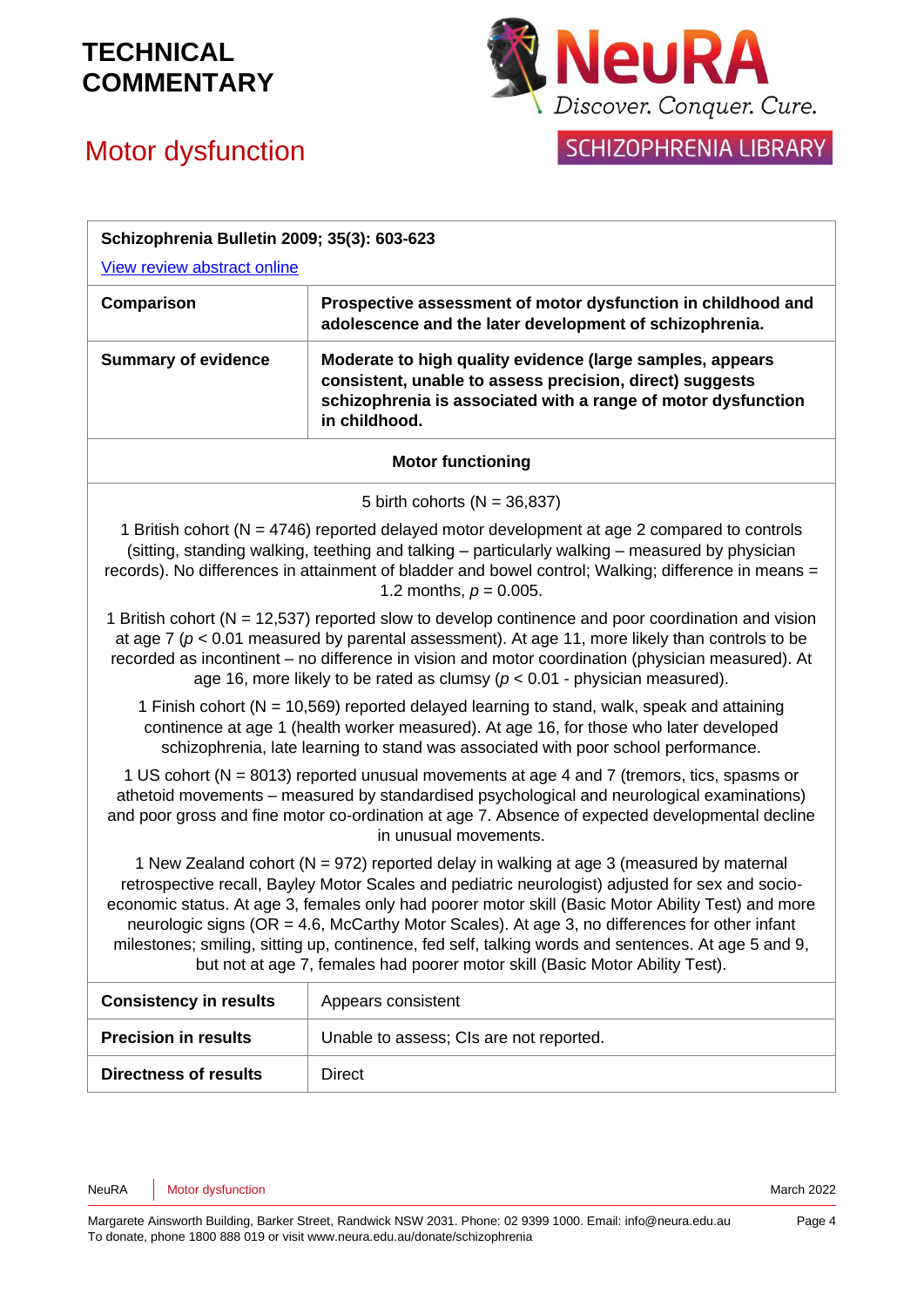## Motor dysfunction



SCHIZOPHRENIA LIBRARY

### Explanation of acronyms

CI = confidence interval,  $g$  = Hedges g standardised mean difference,  $l^2$  = degree of heterogeneity between study results,  $N =$  number of participants,  $OR =$  odds ratio,  $p =$  statistical probability of obtaining that result (*p* < 0.05 generally regarded as significant)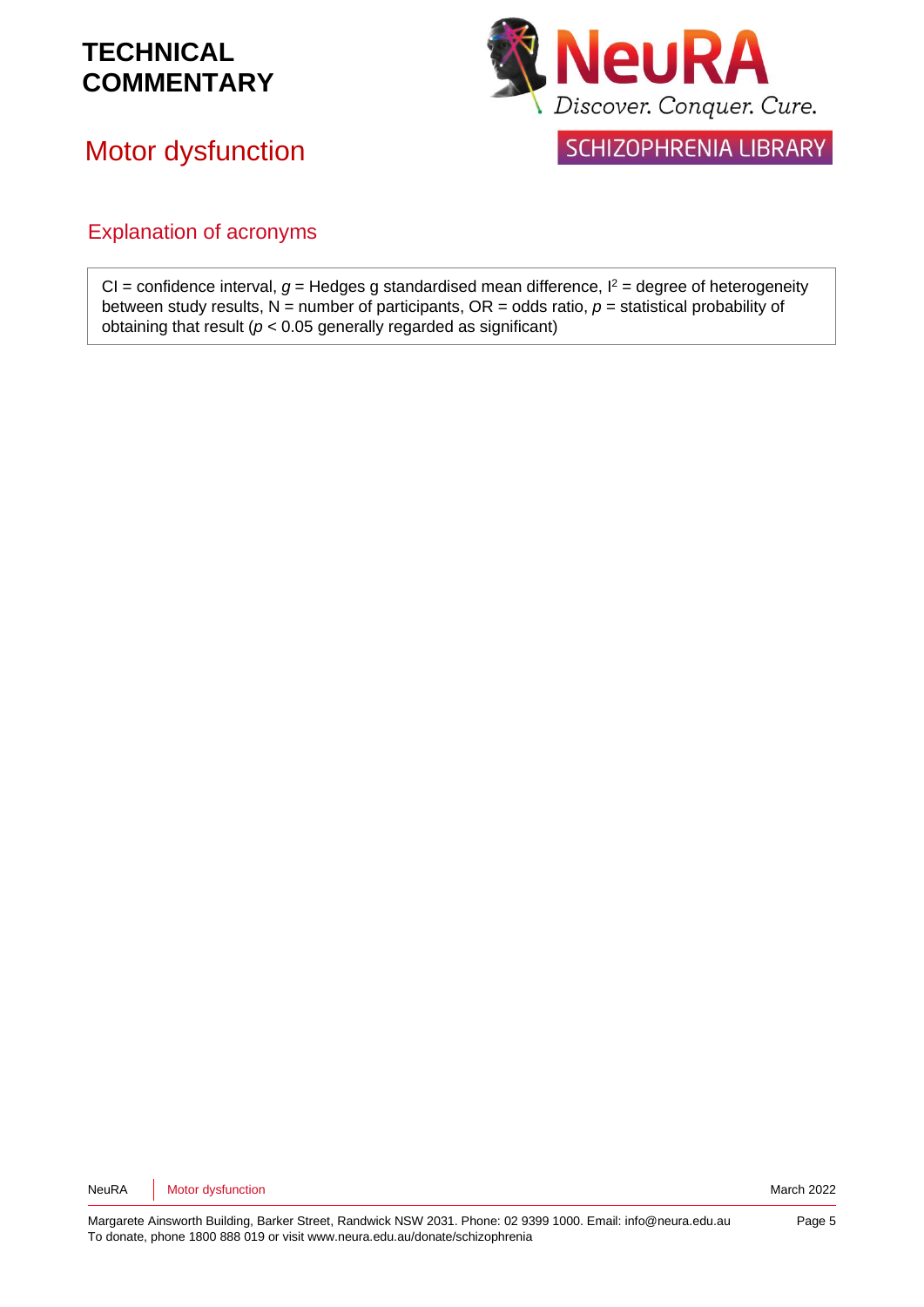## Motor dysfunction

### Explanation of technical terms

- Bias has the potential to affect reviews of both RCT and observational studies. Forms of bias include; reporting bias – selective reporting of results, publication bias - trials that are not formally published tend to show less effect than published trials, further if there are statistically significant differences between groups in a trial, these trial results tend to get published before those of trials without significant differences; language bias – only including English language reports; funding bias - source of funding for the primary research with selective reporting of results within primary studies; outcome variable selection bias; database bias including reports from some databases and not others; citation bias - preferential citation of authors. Trials can also be subject to bias when evaluators are not blind to treatment condition and selection bias of participants if trial samples are sma[ll](#page-7-3)<sup>6</sup>.
- † Different effect measures are reported by different reviews.

Weighted mean difference scores refer to mean differences between treatment and comparison groups after treatment (or occasionally pre to post treatment) and in a randomised trial there is an assumption that both groups are comparable on this measure prior to treatment. Standardized mean differences are divided by the pooled standard deviation (or the standard deviation of one group when groups are homogenous) that allows results from different scales to be combined and compared. Each study's mean difference is then given a weighting depending on the size of the sample and the variability in the data. 0.2 represents a small



SCHIZOPHRENIA LIBRARY

effect, 0.5 a medium effect, and 0.8 and over represen[t](#page-7-3)s a large treatment effect<sup>6</sup>.

Odds ratio (OR) or relative risk (RR) refers to the probability of a reduction  $($   $<$  1) or an increase  $(> 1)$  in a particular outcome in a treatment group, or a group exposed to a risk factor, relative to the comparison group. For example, a RR of 0.75 translates to a reduction in risk of an outcome of 25% relative to those not receiving the treatment or not exposed to the risk factor. Conversely, an RR of 1.25 translates to an increased risk of 25% relative to those not receiving treatment or not having been exposed to a risk factor. An RR or OR of 1.00 means there is no difference between groups. A medium effect is considered if  $RR > 2$  or  $< 0.5$  and a large effect if  $RR > 5$  or  $< 0.2<sup>7</sup>$  $< 0.2<sup>7</sup>$  $< 0.2<sup>7</sup>$ . InOR stands for logarithmic OR where a lnOR of 0 shows no difference between groups. Hazard ratios measure the effect of an explanatory variable on the hazard or risk of an event.

Prevalence refers to how many existing cases there are at a particular point in time. Incidence refers to how many new cases there are per population in a specified time period. Incidence is usually reported as the number of new cases per 100,000 people per year. Alternatively some studies present the number of new cases that have accumulated over several years against a person-years denominator. This denominator is the sum of individual units of time that the persons in the population are at risk of becoming a case. It takes into account the size of the underlying population sample and its age structure over the duration of observation.

Reliability and validity refers to how accurate the instrument is. Sensitivity is the proportion of actual positives that are correctly identified (100% sensitivity = correct identification of all actual positives) and specificity is the proportion of negatives that are correctly

NeuRA Motor dysfunction March 2022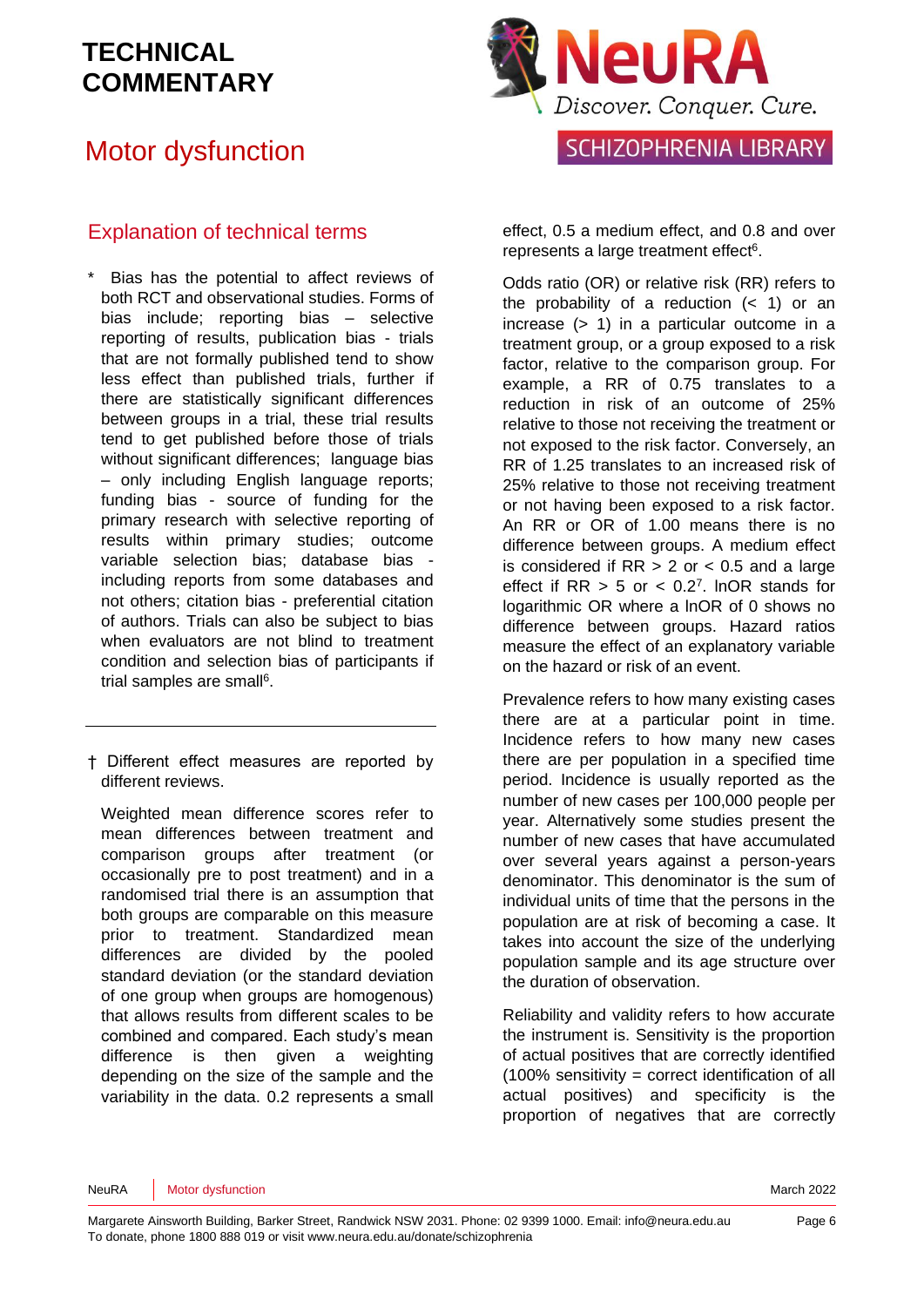## Motor dysfunction

identified (100% specificity = not identifying anyone as positive if they are truly not).

Correlation coefficients (eg, r) indicate the strength of association or relationship between variables. They are an indication of prediction, but do not confirm causality due to possible and often unforseen confounding variables. An r of 0.10 represents a weak association, 0.25 a medium association and 0.40 and over represents a strong association. Unstandardised (*b*) regression coefficients indicate the average change in the dependent variable associated with a 1 unit change in the dependent variable, statistically controlling for the other independent variables. Standardised regression coefficients represent the change being in units of standard deviations to allow comparison across different scales.

‡ Inconsistency refers to differing estimates of treatment effect across studies (i.e. heterogeneity or variability in results) that is not explained by subgroup analyses and therefore reduces confidence in the effect estimate. I<sup>2</sup> is the percentage of the variability in effect estimates that is due to heterogeneity rather than sampling error (chance) - 0% to 40%: heterogeneity might not be important, 30% to 60%: may represent moderate heterogeneity, 50% to 90%: may represent substantial heterogeneity and 75% to 100%: considerable heterogeneity. I² can be calculated from Q (chi-square) for the test of heterogeneity with the following formul[a](#page-7-3)<sup>6</sup>;

$$
I^2 = \left(\frac{Q - df}{Q}\right) \times 100\%
$$

§ Imprecision refers to wide confidence intervals indicating a lack of confidence in the



### SCHIZOPHRENIA LIBRARY

effect estimate. Based on GRADE recommendations, a result for continuous data (standardised mean differences, not weighted mean differences) is considered imprecise if the upper or lower confidence limit crosses an effect size of 0.5 in either direction, and for binary and correlation data, an effect size of 0.25. GRADE also recommends downgrading the evidence when sample size is smaller than 300 (for binary data) and 400 (for continuous data), although for some topics, this criteria should be relaxe[d](#page-7-5)<sup>8</sup>.

║ Indirectness of comparison occurs when a comparison of intervention A versus B is not available but A was compared with C and B was compared with C that allows indirect comparisons of the magnitude of effect of A versus B. Indirectness of population, comparator and or outcome can also occur when the available evidence regarding a particular population, intervention, comparator, or outcome is not available so is inferred from available evidence. These inferred treatment effect sizes are of lower quality than those gained from head-to-head comparisons of A and B.

NeuRA Motor dysfunction March 2022 **March 2022**